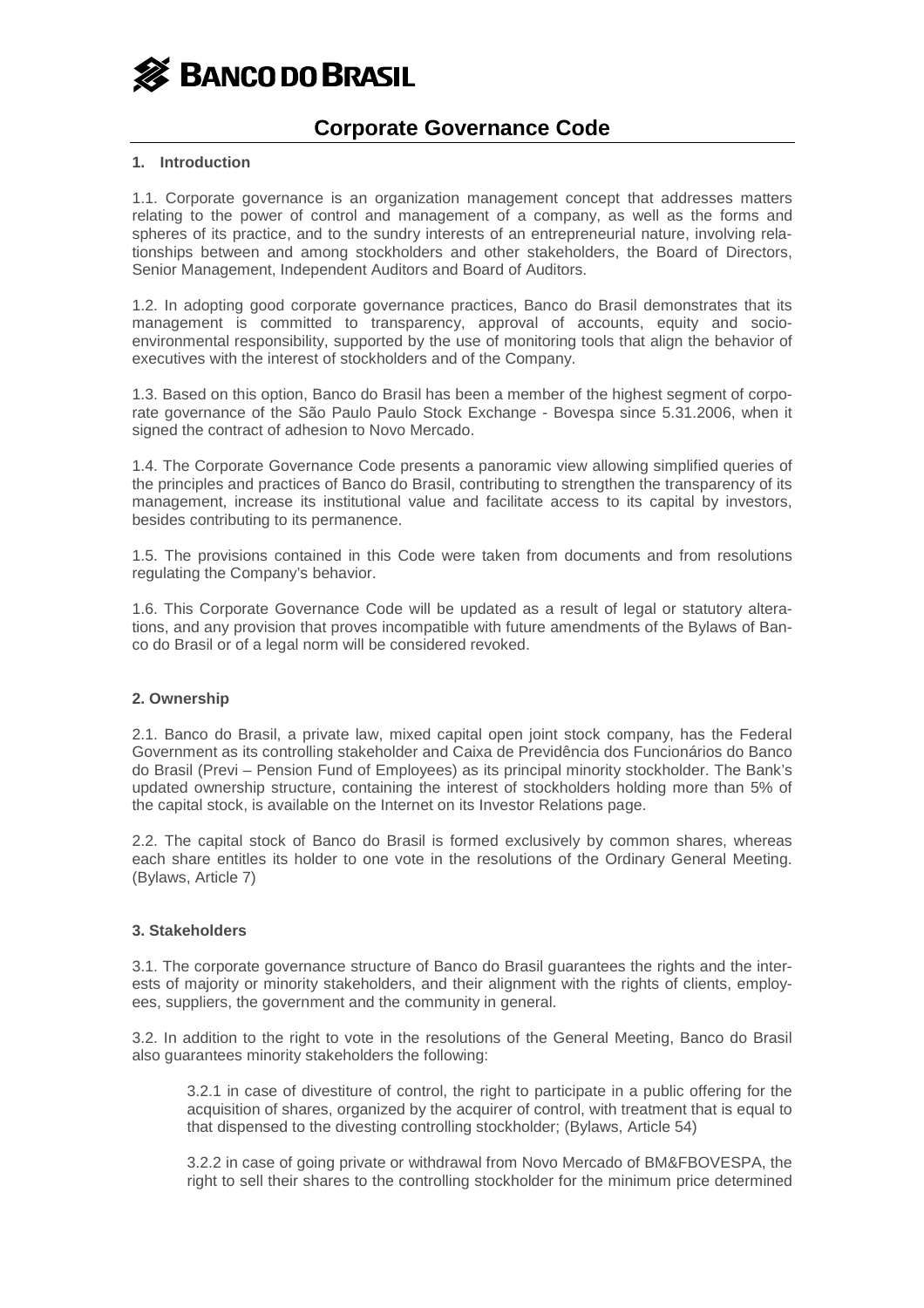

by specialized institution or company, chosen, in a General Meeting, by the stockholders representing the shares in circulation. (Bylaws, Article 10, Sole paragraph and Articles 55 to 57)

#### **4. Shareholders General Meeting**

4.1. Maximum deliberative body of the Organization, convened by the Board of Directors or, in compliance with the legal conditions, by the Board of Officers, by the Board of Auditors, by a group of stakeholders or by one stockholder individually. (Bylaws, Article 9)

4.2. In addition to the duties provided by law, the General Meeting is responsible for deciding on the total or partial divestiture of shares of the capital stock of the Bank, going public and capital increase through subscription of new shares, as well as the spin-off, merger or takeover of the company. (Bylaws, Article 10)

4.3 It is incumbent upon the General Meeting to approve the adoption by Banco do Brasil, special practices of corporate governance and execution of an agreement for this purpose, the example of the Novo Mercado of the BM&FBOVESPA. (Bylaws, Article 10)

4.4 In the Extraordinary General Meetings shall be treated exclusively matters contained in the call notice, not being allowed to include general topics. (Bylaws, Article 9)

4.5 Banco do Brasil disclosures on the internet, on its Investor Relations website on the date of the first notice, information relating to the matters the subject of the agenda of the General Meeting and sends a copy of these documents to the Stock Exchange on which its shares were traded. (Bylaws, Article 47)

#### **5. Transparency**

5.1. Banco do Brasil:

5.1.1 bases its actions on the creation of value, the building of long-lasting relationships and on respect for the needs and expectations of its different relationship audiences;

5.1.2 enhances its credibility by the attitude of transparency, in ensuring that information is objective, clear, reliable and timely;

5.1.3 considers all information subject to disclosure, excepting that of a restricted nature, which poses a risk to the activity and the institutional image, or that is protected by law. (Code of Professional Ethics)

5.2. Banco do Brasil disclosures its Earnings to the market every quarter, informing the factors that contributed in the most relevant manner to its formation, and holds teleconferences, in Portuguese and English, with investors and market analysts. (Bylaws, Articles 42 and 43)

5.3. At least once a year, Banco do Brasil holds a public meeting with market analysts, investors and other stakeholders, to divulge information concerning its economic/financial situation, projects and prospects. (Bylaw, Article 47)

5.4. The Investor Relations website on the Internet contains the Management Report, the Financial Statements and the Management Discussion and Analysis Report with comments about factors that influenced the net income for the quarter, and also the Annual Corporate Events Calendar. Upon yearly closing, there are presented indicators and information about the environmental performance of Banco do Brasil. (Bylaws, Articles 43 and 47)

5.5. In this manner, the Bank practices the far-reaching and timely disclosure of financial and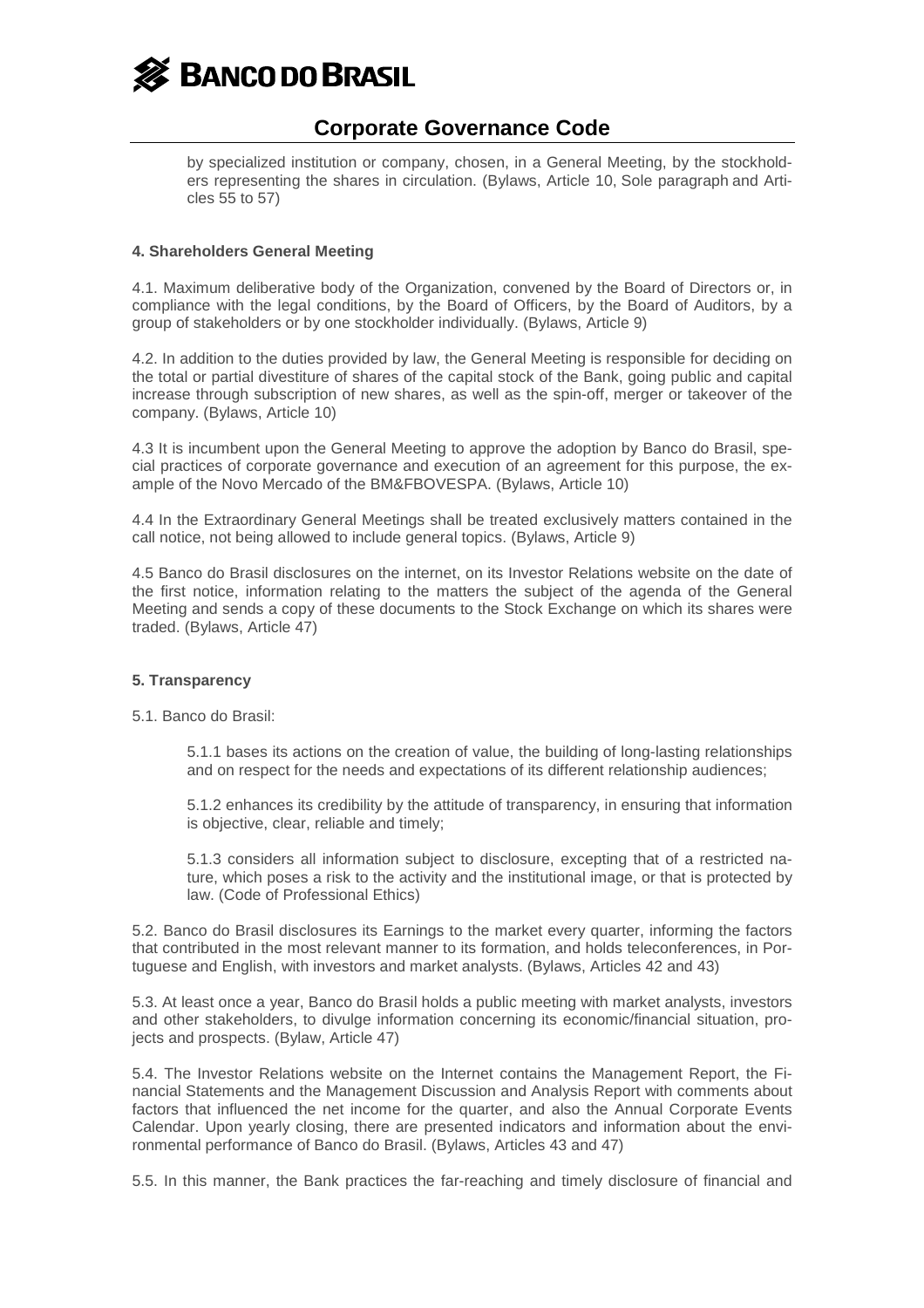

non-financial information about its performance, allowing interested parties to keep track of and to clearly understand the economic grounds and the results of the company.

#### **6. Management**

6.1. Compliance with laws and with rules, whether external or internal, is the responsibility of Senior Management, of the managers and of all the employees at all the levels of jurisdiction of the Organization.

6.2. Decisions at any level of the Company are made collectively (excepting situations in which a minimum organizational structure does not permit it). With the purpose of involving all the executives in the definition of strategies and approval of proposals for the different businesses of Banco do Brasil, Management utilizes committees, subcommittees and commissions of strategic level, which guarantee agility, quality and assurance to decision-making (General Operating Policy Directions).

6.3. The Board of Directors and the Board of Executive Officers are Management Bodies, composed by Brazilians endowed with outstanding knowledge, including on best corporate governance practices, experience, moral character, reputation and expertise consistent with the position held. (Bylaws, Art. 11)

## **7. Board of Directors**

7.1. The Board of Directors is the governing body that sets the overall direction of the business of the Bank. It performs strategic, elective and supervisory duties, and does not cover operational or executive roles. It is comprised of eight members, elected among the stockholders in the General Meeting. (Bylaw, Article 18; Board of Directors Internal Regulations, Articles 2 to 4).

7.2. The Board members to be elected are appointed according to the share representation profile of the Bank, whereas minority stockholders are guaranteed the right to elect at least two of its eight members, if they are not entitled to elect a higher number by the multiple vote process. (Bylaw, Article 18, Paragraph 1).

7.3. It is incumbent upon the Federal Government to appoint up to six members in the Board of Directors, as the President of the Bank, three representatives appointed by the Minister of Finance, one representative appointed by the Minister of State for Planning, Budget and Management and one representative appointed by the employees. The President and Vice-President of the Board of Directors will be chosen among its members appointed by the Minister of Finance. (Bylaws, Article 18, Paragraphs 2 and 3)

7.4 The employees' representative will be chosen by direct vote of his peers, among active employees of the company, in an election organized and regulated by the Bank, together with the labor union which represents them. (Bylaws, Article 18, Paragraph 4)

7.5. Among the eight vacancies of the Board, at least two will be filled by Independent Board Members (meaning those defined as such in the Listing Regulation of the "Novo Mercado" of BM&FBOVESPA and the members elected by the minority stockholders). (Bylaw, Article 18, Paragraph 7)

7.6. One of the members of the Board of Directors will also comprise the Board of Auditors.

7.7. Requirements and impediments are established in respect to participation in the Board of Directors and prohibitions concerning the activity of its members, in order to protect the interests of the Company, which prevail over any personal interests. (Bylaws, Articles 11, 13 and 14)

7.8. The members of the Board of Directors have a term of office of two years, with reelection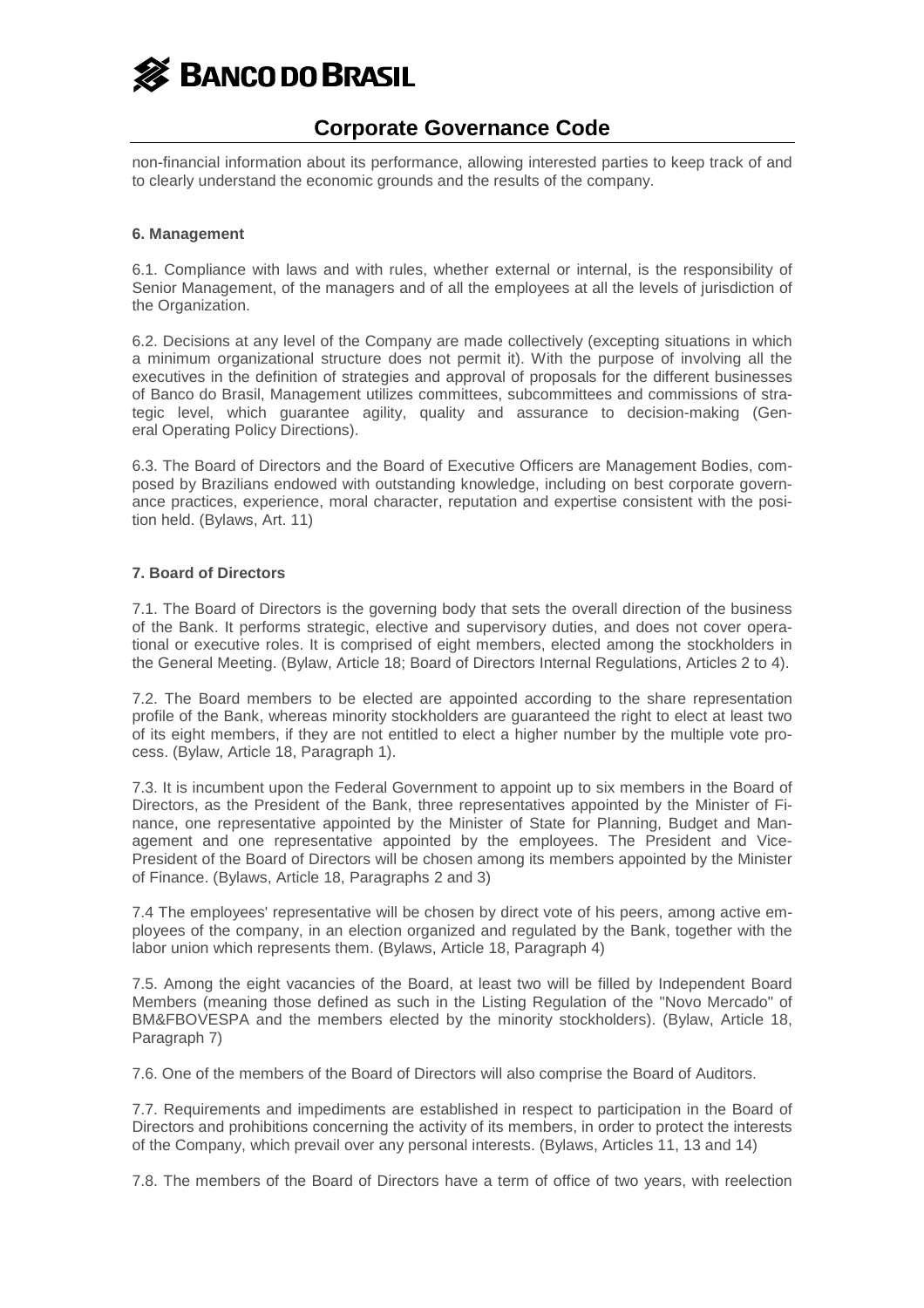

permitted. The management period will extend until the new members have been installed in office. (Bylaws, Article 18)

7.9. The Board of Directors meets ordinarily at least once a month with the presence of a minimum quorum of the majority of its members, and extraordinarily, whenever it is convened by its Chairman or at the request of at least two board members. (Bylaws, Article 22; Board of Directors Internal Regulations, Articles 5, item I and 8)

7.10 The Board of Directors shall hold specific meeting at least once a year without the presence of the Director who holds the position of President of Banco do Brasil, for approval of the Annual Internal Audit Activities (Paint) and Annual Report of Internal Audit Activities (Raint). (Board of Directors Internal Regulations, art. 15)

7.11. The Board of Directors decides by majority of votes, excepting for matters that, as established in the Bylaws of the Company, call for the favorable vote of at least five (5) Board Members. (Bylaws, Article 22 Paragraph 3)

7.12. The Directors, upon justification, may participate in meetings by telephone, videoconference, or other means of communication that can ensure effective participation and authenticity of their vote to be considered valid for all legal purposes and it will be included in the minutes of that meeting.

7.13. Lose the office the member of the Board who fails to attend, with or without justification, to three consecutives meetings or four alternated regular meetings during the term of office. (Bylaws, Article. 15, item I)

7.14. The Board of Directors shall, under the coordination of the President of the Board, a formal evaluation of its performance, the Chairman of the Bank performance, of the Audit Committee and the Executive Board performance, that will be realized in accordance to procedures previously established by the Board of Directors. The evaluations will be annual, except the President of the Bank which will be in each semester. (Bylaws, Article 23; Board of Directors Internal Regulations, Article 17)

#### **8. Board of Executive Officers**

8.1. This Board is responsible for administration of business, and is formed by the Chairman, by the Vice-Chairmen and by the Officers.

8.2. It is responsible for complying with and enforcing compliance with the Bylaws, the decisions of the General Meeting of Shareholders and of the Board of Directors and performs the duties defined by the Board, always observing the good banking techniques and good corporate governance practices. Each of its members falls to respect and enforce the Bylaws, the decisions of the General Meeting and the Board of Directors, and the joint decisions of the Board and the Executive Board itself. (Bylaws, Articles. 28 and 30)

8.3. It will be comprised from ten to thirty-seven members (a Chairman, up to nine Vice-Chairmen and up to twenty-seven Officers), with a term of office of three years, with reelection permitted. The management period extends up to when the new members are installed in office. (Bylaw, Article 24)

8.4. The President of Banco do Brasil is appointed and can be removed from office by the President of the Republic. (Bylaw, Article 24)

8.5. The Vice-Presidents and Officers are elected by the Board of Directors, against appointment of the President of Banco do Brasil. (Bylaw, Article 30, item I "b")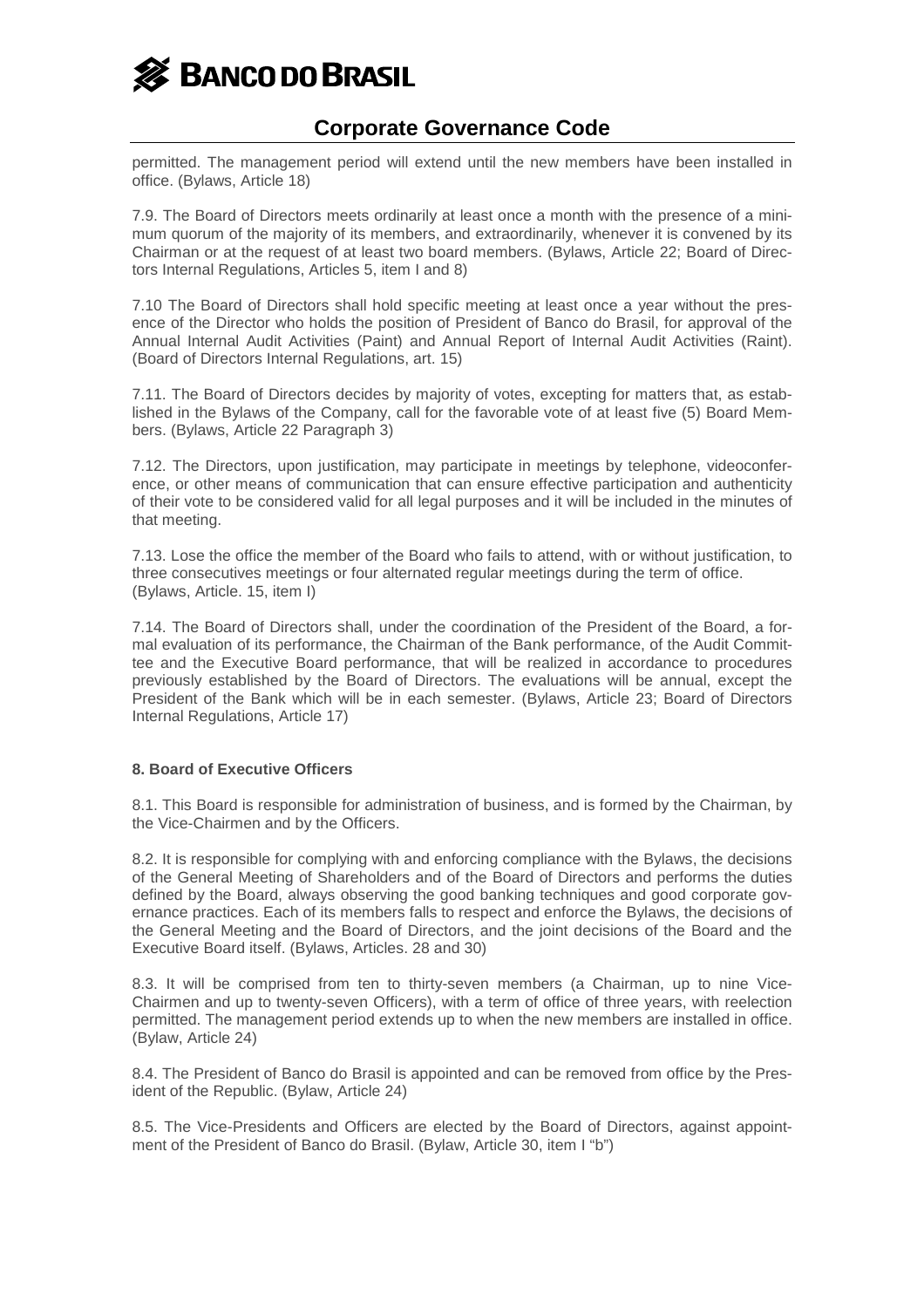

8.6. The position of Officer is occupied exclusively by active employees. (Bylaw, Article 24, Paragraph 2)

8.7. The same requirements set for members of the Management Bodies and other conditions provided in the Bylaws shall be observed for the occupancy of positions on the Board of Executive Officers. (Bylaw, Articles 11, 13 and 24, Paragraph 4)

## **9. Board of Officers**

9.1. Located in the sphere of the Board of Executive Officers, it is a collegial body formed by the Chairman and by the Vice-Chairman, whose decisions are binding upon the entire Board of Executive Officers. (Bylaw, Articles 24, Paragraphs 1 and 29, Paragraph 1)

9.2. Its duties include that of proposing and enforcing the execution of policies, corporate strategies, general business plan, master plan and global budget of the Bank; approving and enforcing the execution of plans by market, budgets by senior management and the guidelines of the Bank; deciding about the internal organization of the Bank and its administrative structure; distributing and investing the income determined, in the manner resolved by the General Meeting or by the Board of Directors, in compliance with the current legislation. (Bylaw, Article 29)

#### **10. Supervision and Control**

10.1. To guarantee the supervision of acts of administrative management, the Bank maintains the Board of Auditors, and to help the Board of Directors to perform its supervisory duties, the Audit Committee and Remuneration Committee, as well as the Internal Audit Unit, subordinated to the Board of Directors.

#### **11. Board of Auditors**

11.1. This council is the supervisory body of administrative management acts; it functions permanently, with the aim to protect the interest of the Bank, due to the requirements of the public administration and the mission of the company. (Bylaws, Article 37; Board of Auditors Internal Regulations, Article 2)

11.2. It is formed by five members and respective substitutes, elected in a General Meeting, with a term of office of one year. The minority stockholders are entitled to choose two of its members. (Bylaw, Article 37)

11.3. It meets regularly once a month and, extraordinarily, whenever deemed necessary by any of its members or by the Bank Administration. (Bylaws, Article. 38; Board of Auditors Internal Regulations, Article 6). The Audit advisers take part in the meetings of the Board of Directors where matters on which they should opine, and shall participate in General Meetings to answer requests information to the shareholders. (Bylaw, Article 39)

#### **12. Audit Committee**

12.1. A statutory body formed in accordance with the regulations of the National Monetary Council (CMN), which has the duty, among other roles provided in the legislation, of advising the Board of Directors in the performance of its audit and inspection roles. (Bylaws, Articles 33, Paragraph 4; Audit Committee Internal Regulations, Article 2)

12.2. It is comprised of four effective members and one substitute, elected by the Board of Directors, with an annual term of office renewable up to the maximum of five years. One of whom will be chosen among the nominees of the Board of Directors elected by the minority share-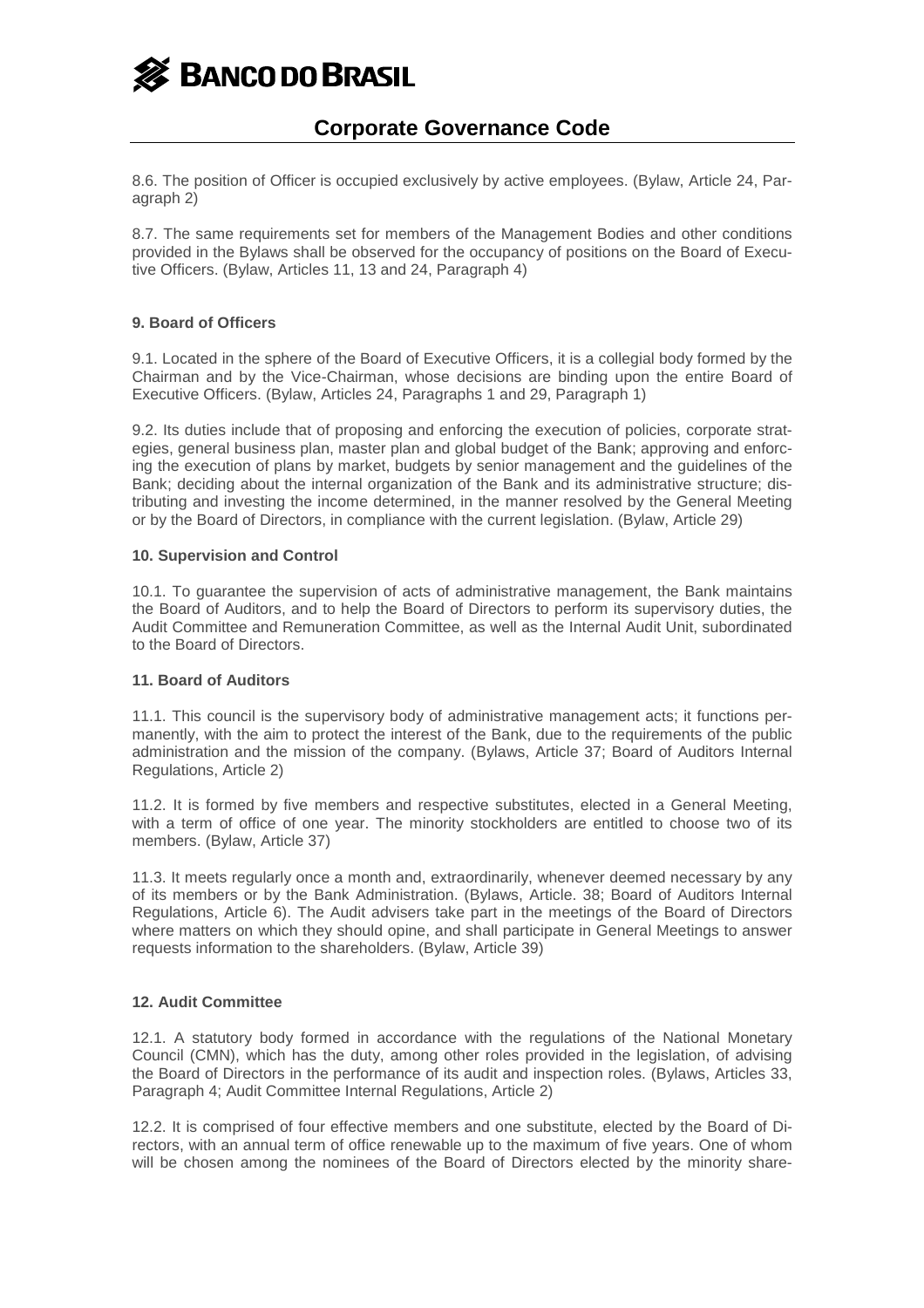

holders and two effective members will be chosen among the nominees of the Board of Directors appointed by Federal Government. (Bylaws, Articles 21, item XI, and 33, Paragraph 1)

12.3. The same impediments provided in the Bylaws Article 13 for participation in the Management bodies will be observed for the performance of a job on the Audit Committee, in addition to the requirements established in the specific legislation. (Bylaw, Article 33, Audit Committee Internal Regulations, Article 5)

12.4. The activities of the Audit Committee are regulated by its Internal Regulations, approved by the Board of Directors. (Bylaw, Articles 21, item VII, and 33, Paragraph 4)

12.5. The Audit Committee meets ordinarily twice a month, prior to the ordinary meeting of the Board of Directors, and in minimum basis every quarter, with the Board of Directors, with the Board of Officers, with the Internal Audit Unit and with the Independent Auditors. Furthermore, it meets with the Board of Directors and with the Fiscal Council, upon their request, and extraordinarily when convened by its coordinator, or whenever considered necessary, by any one of its members or upon request from Management. (Bylaws, Article 33, Paragraph 4, item I, Audit Committee Internal Regulations, Article 9)

12.6. At least one of the members of the Audit Committee shall have proven knowledge in the areas of accounting and auditing. (Bylaws, Article 33, Paragraph 1, item III)

## **13. Remuneration Committee**

13.1. A statutory body formed in accordance with the regulations of the National Monetary Council (CMN), which has the duty, among other roles provided in the legislation, of advising the Board of Directors to establish the remuneration policy of the administrators of the Bank. (Bylaws, Article 34, Paragraph 5; Remuneration Committee Internal Regulations, Article 2)

13.2. It is comprised of four members, elected by the Board of Directors, with an annual term of office renewable up to the maximum of ten years. At least one of the members of the Remuneration Committee cannot be member of the Board of Directors or of the Board of Executive Officers. (Bylaws, Articles 21, item XI, and 34, head and Paragraph 2)

13.3. The same impediments provided in the Bylaws Article 13 for participation in the Management bodies will be observed for the performance of a job on the Remuneration Committee, in addition to the requirements established in the specific legislation. The members of the Remunerations Committee shall have the qualifications and experience needed to independently assess the remuneration policy of directors. (Bylaws, Article 33, Paragraph 3; Remuneration Committee, Art. 7)

13.4. The activities of the Remuneration Committee are regulated by its Internal Regulations, approved by the Board of Directors. (Bylaw, Articles 21, item VII, and 34, Paragraph 6)

13.5. The Remuneration Committee shall meet regularly at least every six months to evaluate and propose to the Board the fixed and variable remuneration of directors of the Bank, as well as in the first three months of the year to evaluate and propose the total annual remuneration be set for members of the management bodies. It can also meet extraordinarily convened by the coordinator, if deemed necessary by any of its members or at the request of the Administration. (Bylaws, Article 34, Paragraph 6, Remuneration Committee Internal Regulations, Article 10)

#### **14. Internal Audit**

14.1. The Internal Audit Unit is subordinated to the Board of Directors and its incumbent is chosen among the active employees, and is appointed or removed from office by the Board of Directors. (Bylaw, Article 35)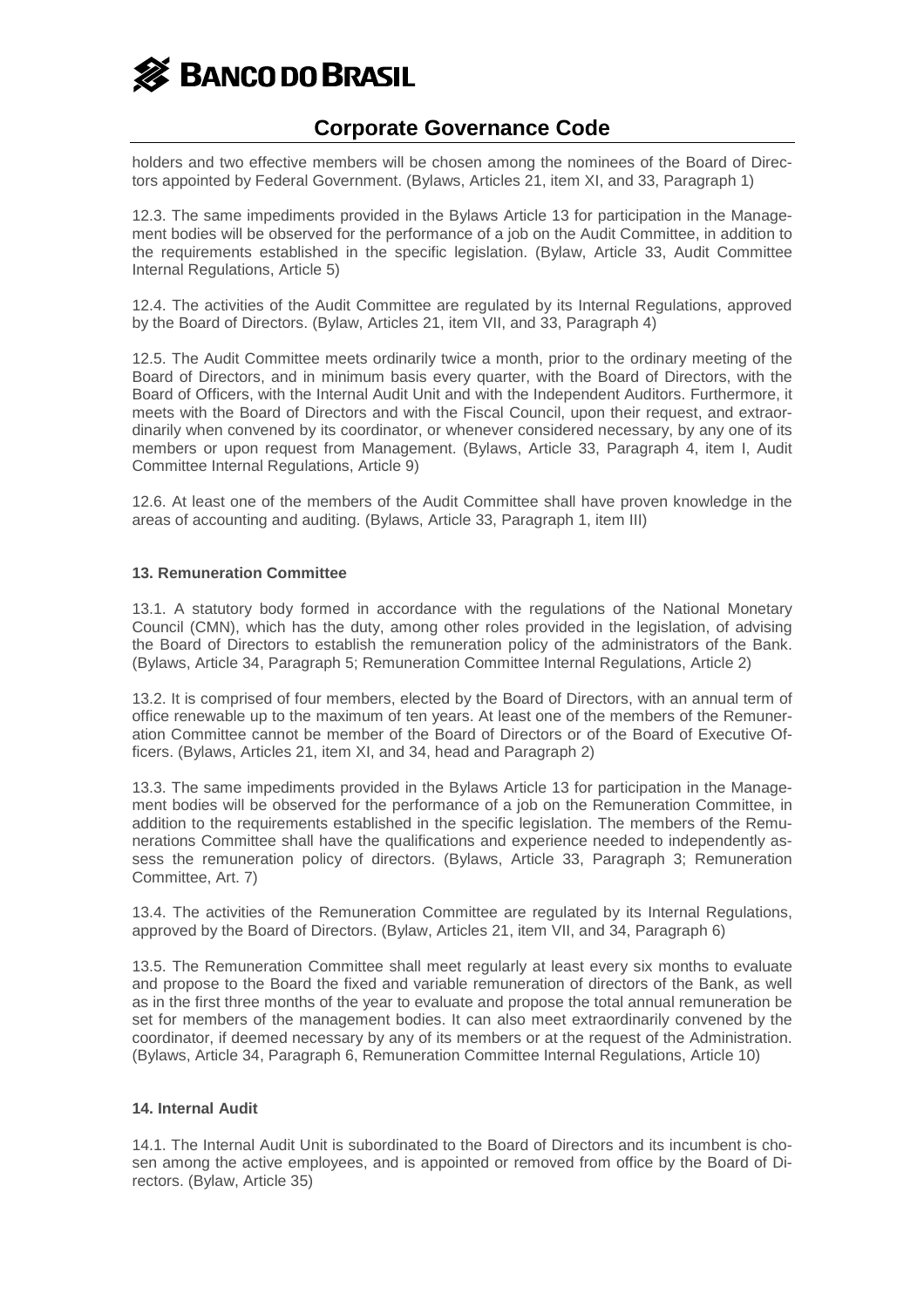**S** BANCO DO BRASIL

## **Corporate Governance Code**

14.2. It is incumbent upon the Board of Directors to define the duties of the Internal Audit Unit and to regulate its activities (Bylaw, Article 21, item III), among which we emphasize the performance of audits with a focus on risks and the rendering of advice to the Board of Directors, Board of Auditors, Board of Executive Officers and Subsidiaries.

## **15. Independent Auditors**

15.1. It is incumbent upon the Board of Directors to choose and remove from office the independent auditors whose activities are supervised and evaluated by the Audit Committee. (Bylaws, Articles 21, item IV, and 33, Paragraph 3, item II)

## **16. Ethics and Socio-environmental Responsibility**

16.1. Banco do Brasil has ethics as a commitment and respect as an attitude in relations in relationship among the public and the environment. (General Scope of Institutional Policy)

16.2. The Letter of Socio-environmental Responsibility Principles of Banco do Brasil was prepared with the objective of internalizing the culture of economic, social and environmental sustainability in administrative and business practices of the Financial Group.

16.3. The Letter of Socio-environmental Responsibility Principles evokes respect for universal values related to human rights, principles and fundamental rights of work and principles concerning the environment and development.

16.4. Banco do Brasil also bases its actions on the following public commitments:

16.4.1 Agenda 21 – statement of commitment between Banco do Brasil and the Ministry of the Environment, in which the Bank agrees to create and to implement an action plan in favor of the sustainability of its businesses;

16.4.2 United Nations Global Pact (ONU) – an initiative developed by the United Nations (UN), with the objective of mobilizing the international business community for the promotion of essential values in the areas of human rights, work, environment and anticorruption activities;

16.4.3. Business Letter for Human Rights and the Promotion of Decent Work - Ethos Institute initiative that commits signatory companies to respect human rights and to promote decent work in their performances, building criteria for suppliers and customers, and disseminating these principles in their value chains through gender equity, racial equity, inclusion of people with disabilities, promoting the rights of children, adolescents and young eradication of slave labor and ensuring freedom of organization;

16.4.4 Anti-Slave Labor Pact – proposed by Instituto Ethos, it is a commitment to the development of efforts aimed at dignifying and modernizing labor relations in productive chains;

16.4.5 Caring for Climate - additional platform in commitment to the Global Compact with the United Nations Program for the Environment - PNUMA and to the World Business Council for Sustainable Development, aiming to advance solutions to climate change through energy efficiency improvements to reduce carbon emissions, minimizing risks and identifying opportunities of climate change in the company's business, and engagement of government, society and value chains to establish joint initiatives;

16.4.6. World Water Council - international multi-stakeholder platform created by experts in water supply and sanitation form various organizations interested in the subject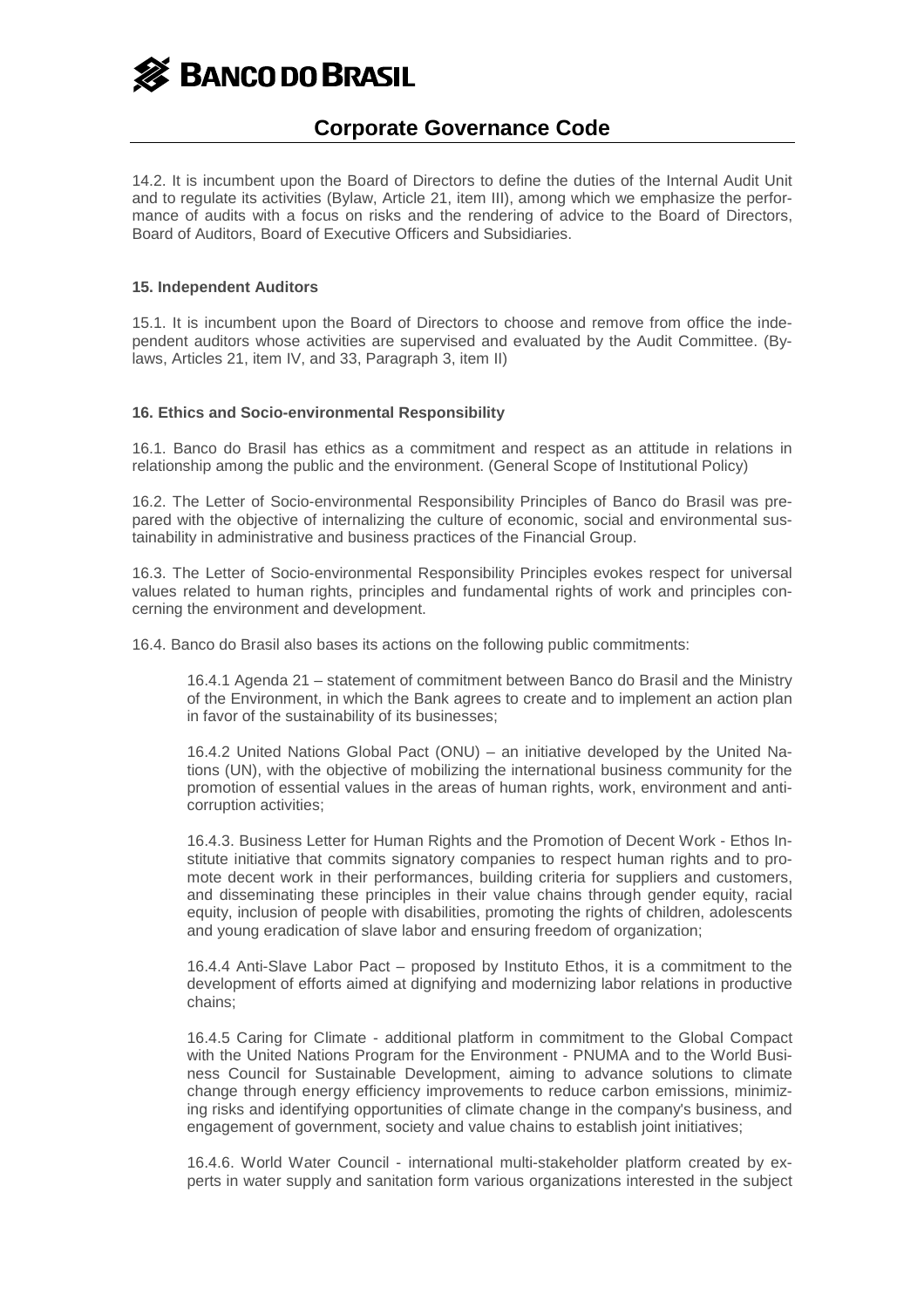

and concerned about the issue of shortage of water resources in all the global community, to promote the conservation, protection, development, planning, management in the use of water, in all its dimensions in an environmentally sustainable for the benefit of all life on Earth;

16.4.7. Business Pact for Integrity and Against Corruption - an initiative of the Ethos Institute, the United Nations Program for Development, PNUD, the United Nations Office against Drugs and Crime, UNODC and the Brazilian Committee of the Global Pact, whose signatories assume a public commitment to spread good practices in business ethics that can eradicate corruption from the list of strategies for achieving economic results. The companies' signatories of this Pact make part of the project "Clean Company";

16.4.8. Women 's Empowerment Principles - a joint initiative of the United Nations Fund for the Development of Women - UNIFEM with the UN Global Pact, which provides for actions to establish high-level corporate leadership for gender equality, promote education, training and professional development for women, measure and publicly report on progress to achieve gender equality;

16.4.9. Equator Principles - a voluntary commitment to financial institutions to adopt a set of environmental policies and guidelines (safeguards) of the World Bank and the International Finance Corporation in the analysis of investment projects in project finance;

16.4.10. Green Protocol - principles assumed voluntarily by Brazilian official banks, which propose to undertake policies and practices that are in harmony with sustainable development.

16.4.11. In line with the principles of environmental responsibility set out in its general and specific policies and the public commitments, Banco do Brasil considers in its lending and investment practices its guidelines for sustainable in the sectors of agribusiness, energy, construction and mining.

16.5. Other relevant information can be accessed on the internet on the page about the Environmental Responsibility of Banco do Brasil.

#### **17. Conduct and Conflict of Interests**

17.1. In the orientation of the behavior of the employees of Banco do Brasil, they use as referential the principles contained in the General Policies and Specific Policies documents, approved by the Board of Directors, as well as the Code of Ethics. In addition to these referential, the members of the Board of Executive Officers and of the Board of Directors also submit to the contents of the Code of Conduct of Federal Senior Management.

17.2. To prevent the use of privileged information by the officers, the By-laws establish selfregulation procedures (Bylaw, Article 17), which are ruled by Specific Policies of Disclosure of Material Fact or Event of Banco do Brasil and of Trading with Securities Issued by Banco do Brasil.

17.3. There are mechanisms earmarked for the receipt of claims, accusations, suggestions and complements from clients and from citizens (Ombudsman Banco do Brasil) and from employees (Internal Ombudsman Dept.), which help in the monitoring of compliance with the rules related to ethics and to conduct.

17.4. Upon the occurrence of conflicts and controversies between or among the Bank, its stakeholders, officers and members of the Board of Auditors, related to the corporate governance practices, the arbitration resource is utilized, according to the rules of the Arbitration Panel of the Market of Bovespa. (Bylaws, Article 52)